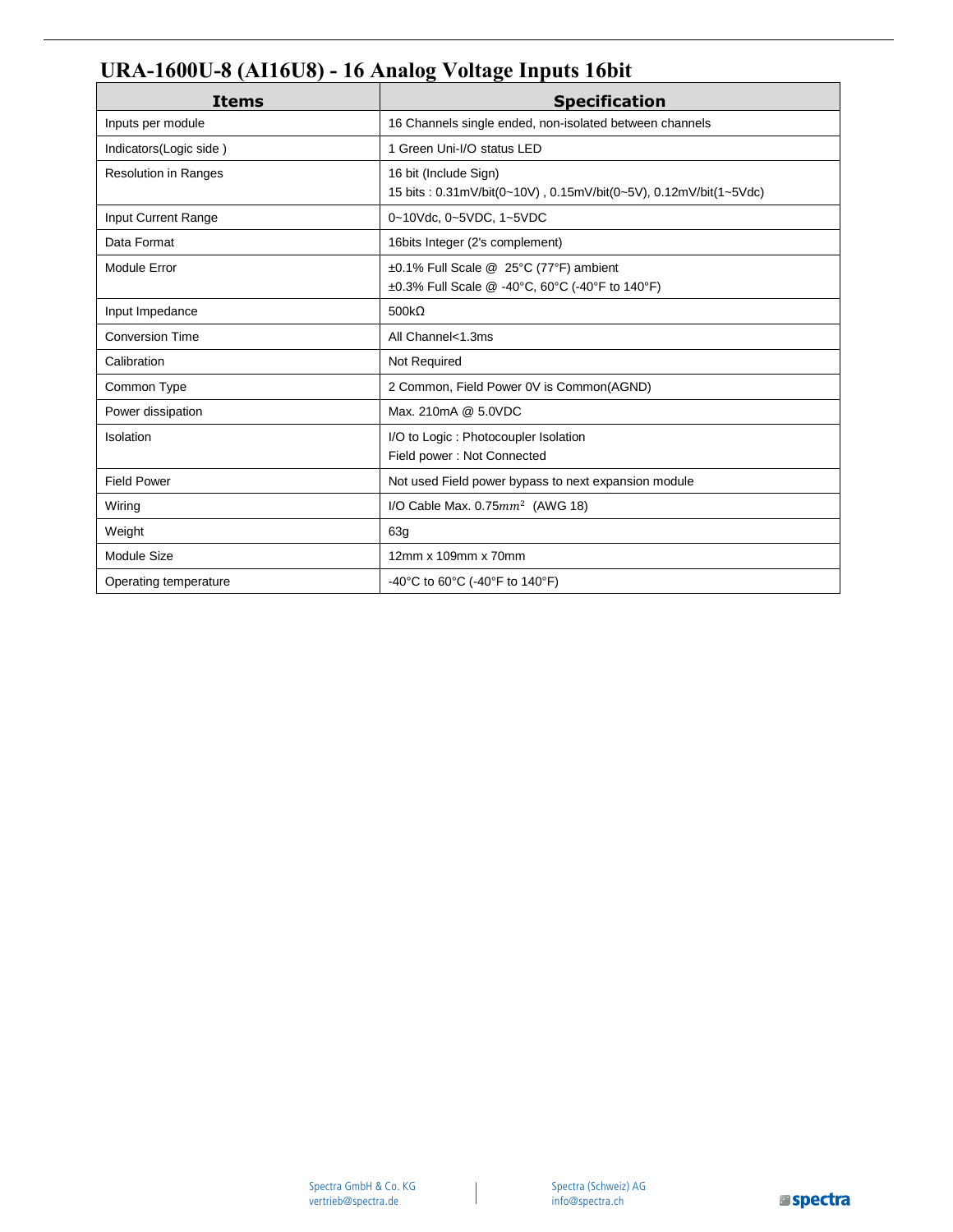## **1. Wiring Diagram**



| Pin No.        | <b>Signal Description</b> |
|----------------|---------------------------|
| 0              | Input 0                   |
| $\mathbf{1}$   | Input 1                   |
| $\overline{2}$ | Input 2                   |
| 3              | Input 3                   |
| 4              | Input 4                   |
| 5              | Input 5                   |
| 6              | Input 6                   |
| $\overline{7}$ | Input 7                   |
| 8              | Input 8                   |
| 9              | Input 9                   |
| 10             | Input 10                  |
| 11             | Input 11                  |
| 12             | Input 12                  |
| 13             | Input 13                  |
| 14             | Input 14                  |
| 15             | Input 15                  |
| 16             | Input Common(AGND)        |
| 17             | Input Common(AGND)        |